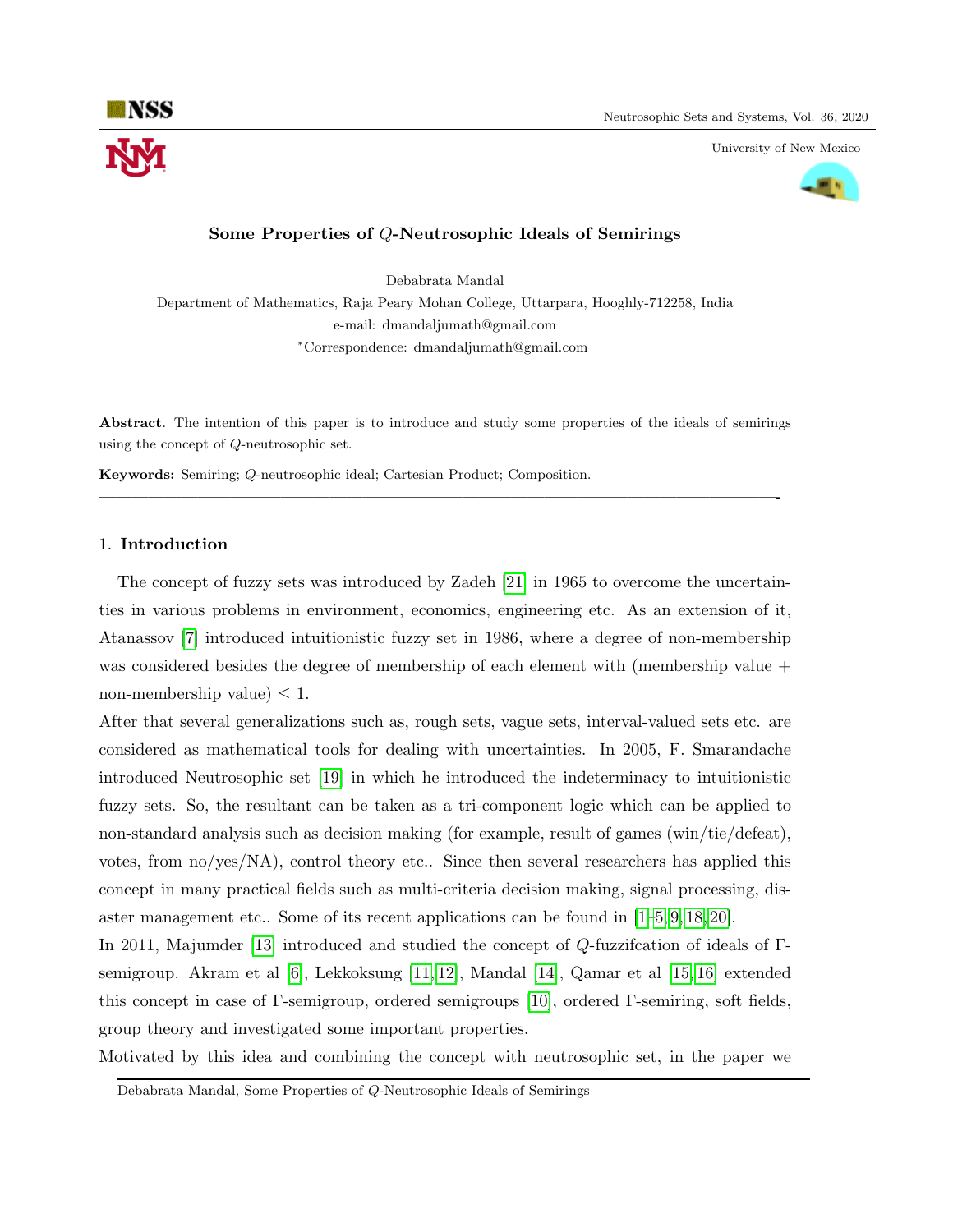have studied the ideal theory of semirings since it has several applications in graph theory, automata theory, mathematical modelling etc. [\[8\]](#page-8-12).

# 2. Preliminaries

At first let us remember some definitions which will be used in the discussion of the paper.

**Definition 2.1.** A semiring is a nonempty set S on which two operations  $+$  and  $\cdot$  have been defined such that  $(S,+)$  and  $(S, \cdot)$  form monoid where  $\cdot$  distributes over  $+$  from any side.

**Definition 2.2.** A nonempty subset  $X(\neq S)$  of semiring S is said to be an ideal if for all  $x, y \in X$  and  $p \in S$ ,  $x + y \in X$ ,  $px \in X$ . Similarly we can define a right ideal also. An ideal of S is a nonempty subset which satisfies both properties of left ideal and right ideal.

**Definition 2.3.** A neutrosophic set N on the universe U is defined as  $N = \{ \leq \}$  $u, A^T(u), A^I(u), A^F(u) > u \in U$ , where  $A^T, A^I, A^F : U \to ]-0, 1^+[$  and  $-0 \le A^T(u) + A^I(u) +$  $A^F(u) \leq 3^+$ . For practical purposes, it is difficult to consider  $[-0,1^+]$ . So, for studying neutrosophic set we consider the set which takes the value from the subset of [0, 1].

**Definition 2.4.** For a non-empty set Q, a mapping  $\nu : S \times Q \longrightarrow [0, 1]$  is said to be a Q-fuzzy subset of S and  $\nu_l = \{(s, q) \in S \times Q | \nu(s, q) \geq l\}$  where  $l \in [0, 1]$  is its level subset.

## 3. Main Results

**Definition 3.1.** Let  $\nu = (\nu^T, \nu^I, \nu^F)$  be a non empty neutrosophic subset of a semiring S. Then  $\nu$  is called a Q-neutrosophic left ideal of S if

(i) 
$$
\nu^T(s_1 + s_2, p) \ge \min{\{\nu^T(s_1, p), \nu^T(s_2, p)\}, \nu^T(s_1 s_2, p) \ge \nu^T(s_2, p) \}}
$$
  
\n(ii)  $\nu^I(s_1 + s_2, p) \ge \frac{\nu^I(s_1, p) + \nu^I(s_2, p)}{2}, \nu^I(s_1 s_2, p) \ge \nu^I(s_2, p)$   
\n(iii)  $\nu^F(s_1 + s_2, p) \le \max{\{\nu^F(s_1, p), \nu^F(s_2, p)\}, \nu^F(s_1 s_2, p) \le \nu^F(s_2, p) \}}$ 

for all  $s_1, s_2 \in S$  and  $p \in Q$ .

**Theorem 3.2.** Any Q-neutrosophic set  $\nu$  of a semiring S is a left ideal iff its level subsets  $\nu_l^T := \{(x, p) \in S \times Q : \nu^T(x, p) \ge l, l \in [0, 1], p \in Q\}, \nu_l^I := \{(x, p) \in S \times Q : \nu^I(x, p) \ge l\}$  $l, l \in [0,1]$ } and  $\nu_l^F := \{(x,p) \in S \times Q : \nu^F(x,p) \leq l, l \in [0,1]\}$  are left ideals of  $S \times Q$ .

*Proof.* Suppose  $\nu$  of S is a Q-neutrosophic left ideal of S. Then anyone of  $\nu^T$ ,  $\nu^I$  or  $\nu^F$  is not equal to zero for some  $(s, p) \in S \times Q$ . Without loss of generality we consider, all of them are not equal to zero.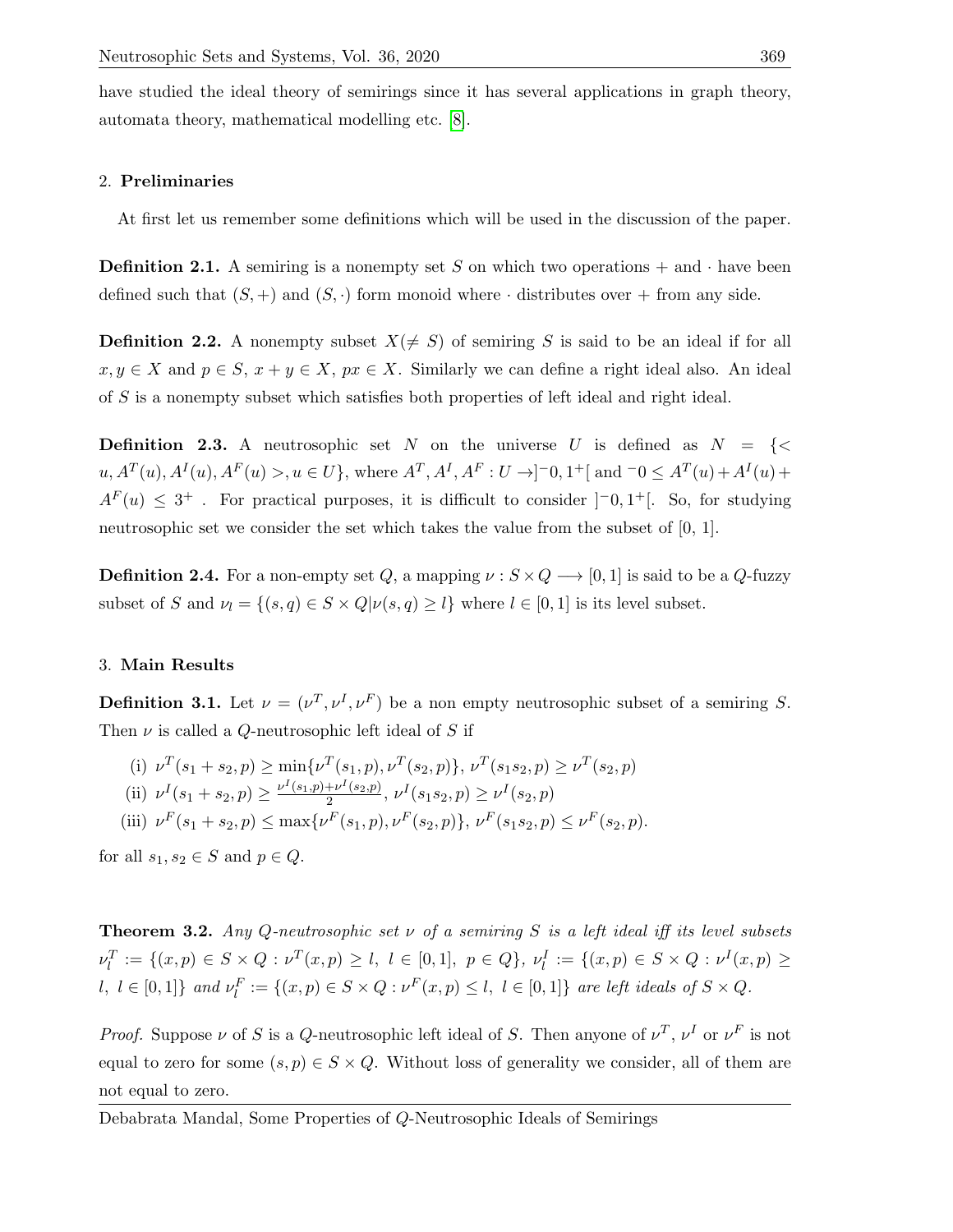Suppose  $a, b \in \nu_l = (\nu_l^T, \nu_l^I, \nu_l^F), s \in S$  and  $p \in Q$ . Then

$$
\nu^T(a+b,p) \ge \min{\nu^T(a,p), \nu^T(b,p)} \ge \min{\{l, l\}} = l
$$
  

$$
\nu^I(a+b,p) \ge \frac{\nu^I(a,p)+\nu^I(b,p)}{2} \ge \frac{l+1}{2} = l
$$
  

$$
\nu^F(a+b,p) \le \max{\nu^F(a,p), \nu^F(b,p)} \le \max{\{l, l\}} = l
$$

which implies  $(a + b, p) \in \nu_l^T, \nu_l^I, \nu_l^F$  i.e.,  $(a + b, p) \in \nu_l$ . Also

$$
\nu^T(sa, p) \ge \nu^T(a, p) \ge l
$$
  

$$
\nu^I(sa, p) \ge \nu^I(a, p) \ge l
$$
  

$$
\nu^F(sa, p) \le \nu^F(a, p) \le l
$$

Hence  $(sa, p) \in \nu_l$ .

Therefore  $\nu_l$  is a left ideal of S.

Conversely, let  $\nu_l(\neq \phi)$  is a left ideal of  $S \times Q$  and  $\nu$  is not a Q-neutrosophic left ideal of S. Then for  $a, b \in S$  and  $p \in Q$  anyone of the following inequality will hold.

$$
\nu^T(a+b,p) < \min\{\nu^T(a,p), \nu^T(b,p)\}
$$
\n
$$
\nu^I(a+b,p) < \frac{\nu^I(a,p)+\nu^I(b,p)}{2}
$$
\n
$$
\nu^F(a+b,p) > \max\{\nu^F(a,p), \nu^F(b,p)\}
$$

For the first inequality, choose  $l_1 = \frac{1}{2}$  $\frac{1}{2}[\nu^T(a+b,p)+\min{\{\nu^T(a,p),\nu^T(b,p)\}}]$ . Then  $\nu^T(a+b,p)$  $l_1 < \min\{\nu^T(a, p), \nu^T(b, p)\}\Rightarrow (a, p), (b, p) \in \nu_{l_1}^T$ . but  $(a + b, p) \notin \nu_{l_1}^T$  - contradiction. For the second inequality, choose  $t_2 = \frac{1}{2}$  $\frac{1}{2}[\nu^I(a+b,p) + \min{\{\nu^I(a,p), \nu^I(b,p)\}}]$ . Then  $\nu^I(a+b,p)$  $(b, p) < l_2 < \frac{\nu^I(a, p) + \nu^I(b, p)}{2} \Rightarrow (a, p), (b, p) \in \nu_{l_2}^I$ . But  $(a + b, p) \notin \nu_{l_2}^I$  - contradiction. For the third inequality, choose  $t_3 = \frac{1}{2}$  $\frac{1}{2}[\nu^F(a+b,p) + \max{\{\nu^F(a,p), \nu^F(b,p)\}}]$ . Then  $\nu^F(a+b,p)$  $b, p) > l_3 > \max\{\nu^F(a, p), \nu^F(b, p)\}\Rightarrow (a, p), (b, p) \in \nu_{t_3}^F$  but  $(a + b, p) \notin \nu_{p_3}^F$  - contradiction. Hence the theorem.  $\Box$ 

**Definition 3.3.** For two Q-neutrosophic subsets  $\nu$  and  $\sigma$  of  $S \times Q$ , define their intersection by

$$
(\nu^T \cap \sigma^T)(a, p) = \min{\{\nu^T(a, p), \sigma^T(a, p)\}}
$$

$$
(\nu^I \cap \sigma^I)(a, p) = \min{\{\nu^I(a, p), \sigma^I(a, p)\}}
$$

$$
(\nu^F \cap \sigma^F)(a, p) = \max{\{\nu^F(a, p), \sigma^F(a, p)\}}
$$

for all  $a \in S$  and  $p \in Q$ .

**Proposition 3.4.** Intersection of any number of  $Q$ -neutrosophic left ideals of S is also a Q-neutrosophic left ideal.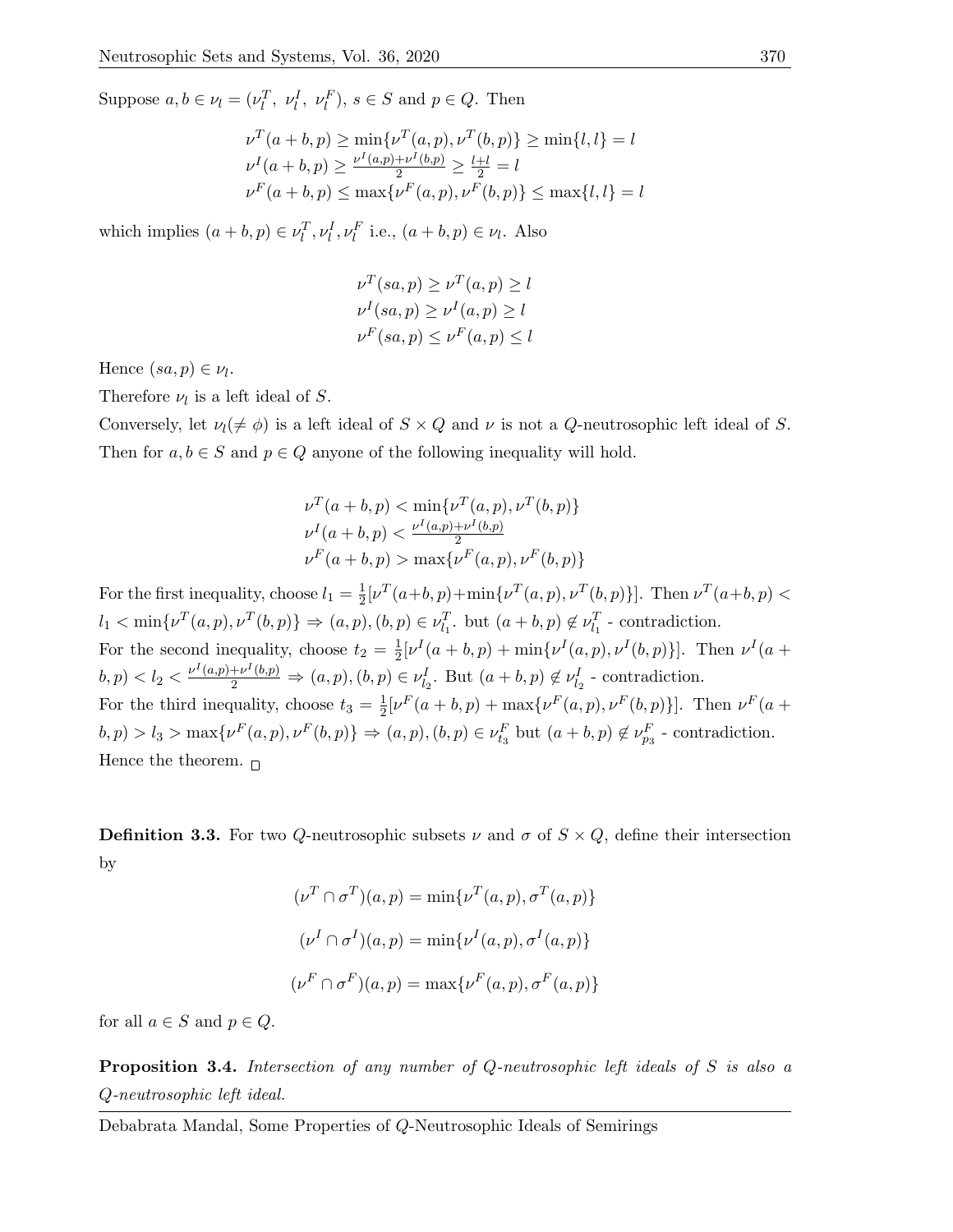*Proof.* Assume that  $\{\nu_i : c \in C\}$  be a collection of Q-neutrosophic left ideals of S and  $a, b \in S$ ,  $p \in Q$ . Then

$$
\begin{array}{rcl}\n(\bigcap\limits_{c\in C} \nu_c^T)(a+b,p) & = \inf\limits_{c\in C} \nu_c^T(a+b,p) \ge \inf\limits_{c\in C} \{\min\{ \nu_c^T(a,p), \nu_c^T(b,p) \} \} \\
& = \min\{ \inf\limits_{c\in C} \nu_c^T(a,p), \inf\limits_{c\in C} \nu_c^T(b,p) \} \\
& = \min\{ (\bigcap\limits_{c\in C} \nu_c^T)(a,p), (\bigcap\limits_{c\in C} \nu_c^T)(b,p) \} \\
(\bigcap\limits_{c\in C} \nu_c^I)(a+b,p) & = \inf\limits_{c\in C} \nu_c^I(a+b,p) \ge \inf\limits_{c\in C} \frac{\nu_c^I(a,p)+\nu_c^I(b,p)}{2} \\
& = \frac{\inf\limits_{c\in C} \nu_c^I(a,p)+\inf\limits_{c\in C} \nu_c^I(b,p)}{2} \\
& = \frac{\frac{\sum\limits_{c\in C} \nu_c^I(a,p)+\sum\limits_{c\in C} \nu_c^I(b,p)}{2}}{2} \\
(\bigcap\limits_{c\in C} \nu_c^F)(a+b,p) & = \sup\limits_{c\in C} \nu_c^F(a+b,p) \le \sup\limits_{c\in C} \{\max\{ \nu_c^F(a,p), \nu_c^F(b,p) \} \} \\
& = \max\{\sup\limits_{c\in C} \nu_c^F(a,p), \sup\limits_{c\in C} \nu_c^F(b,p)\} \\
& = \max\{ (\bigcap\limits_{c\in C} \nu_c^F)(a,p), (\bigcap\limits_{c\in C} \nu_c^F)(b,p) \} \\
(\bigcap\limits_{c\in C} \nu_c^T)(ab,p) & = \inf\limits_{c\in C} \nu_c^T(ab,p) \ge \inf\limits_{c\in C} \nu_c^T(b,p) = (\bigcap\limits_{c\in C} \nu_c^I)(b,p). \\
(\bigcap\limits_{c\in C} \nu_c^I)(ab,p) & = \inf\limits_{c\in C} \nu_c^I(ab,p) \ge \inf\limits_{c\in C} \nu_c^I(b,p) = (\bigcap\limits_{c\in C} \nu_c^I)(b,p).\n\end{array}
$$

$$
(\underset{c \in C}{\cap} \nu_c^F)(ab, p) = \sup_{c \in C} \nu_c^F(ab, p) \le \sup_{c \in C} \nu_c^F(b, p) = (\underset{c \in C}{\cap} \nu_c^F)(b, p).
$$

Therefore  $\bigcap_{c \in C} \nu_c$  is a Q-neutrosophic left ideal of S.

**Definition 3.5.** For two Q-neutrosophic subsets  $\nu$  and  $\sigma$  of S, define their cartesian product by

$$
(\nu^T \times \sigma^T)((a, b), p) = \min{\{\nu^T(a, p), \sigma^T(b, p)\}}
$$

$$
(\nu^I \times \sigma^I)((a, b), p) = \frac{\nu^I(a, p) + \sigma^I(b, p)}{2}
$$

$$
(\nu^F \times \sigma^F)((a, b), p) = \max{\{\nu^F((a, p), \sigma^F(b, p)\}}
$$

 $\forall a, b \in S, p \in Q.$ 

<span id="page-3-0"></span>**Theorem 3.6.** For two Q-neutrosophic left ideals  $\nu$  and  $\sigma$  of  $S$ ,  $\nu \times \sigma$  is a Q-neutrosophic left ideal of  $S \times S$ .

*Proof.* Let 
$$
(a_1, a_2), (b_1, b_2) \in S \times S
$$
 and  $p \in Q$ . Now  
\n
$$
(\nu^T \times \sigma^T)((a_1, a_2) + (b_1, b_2), p) = (\nu^T \times \sigma^T)((a_1 + b_1, a_2 + b_2), p)
$$
\n
$$
= \min{\{\nu^T(a_1 + b_1, p), \sigma^T(a_2 + b_2, p)\}}
$$
\n
$$
\geq \min{\{\min{\{\nu^T(a_1, p), \nu^T(b_1, p)\}, \min{\{\sigma^T(a_2, p), \sigma^T(b_2, p)\}\}}\}}
$$
\n
$$
= \min{\{\min{\{\nu^T(a_1, p), \sigma^T(a_2, p)\}, \min{\{\nu^T(b_1, p), \sigma^T(b_2, p)\}}\}}
$$
\n
$$
= \min{\{\nu^T \times \sigma^T)((a_1, a_2), p), (\nu^T \times \sigma^T)((b_1, b_2), p)\}}.
$$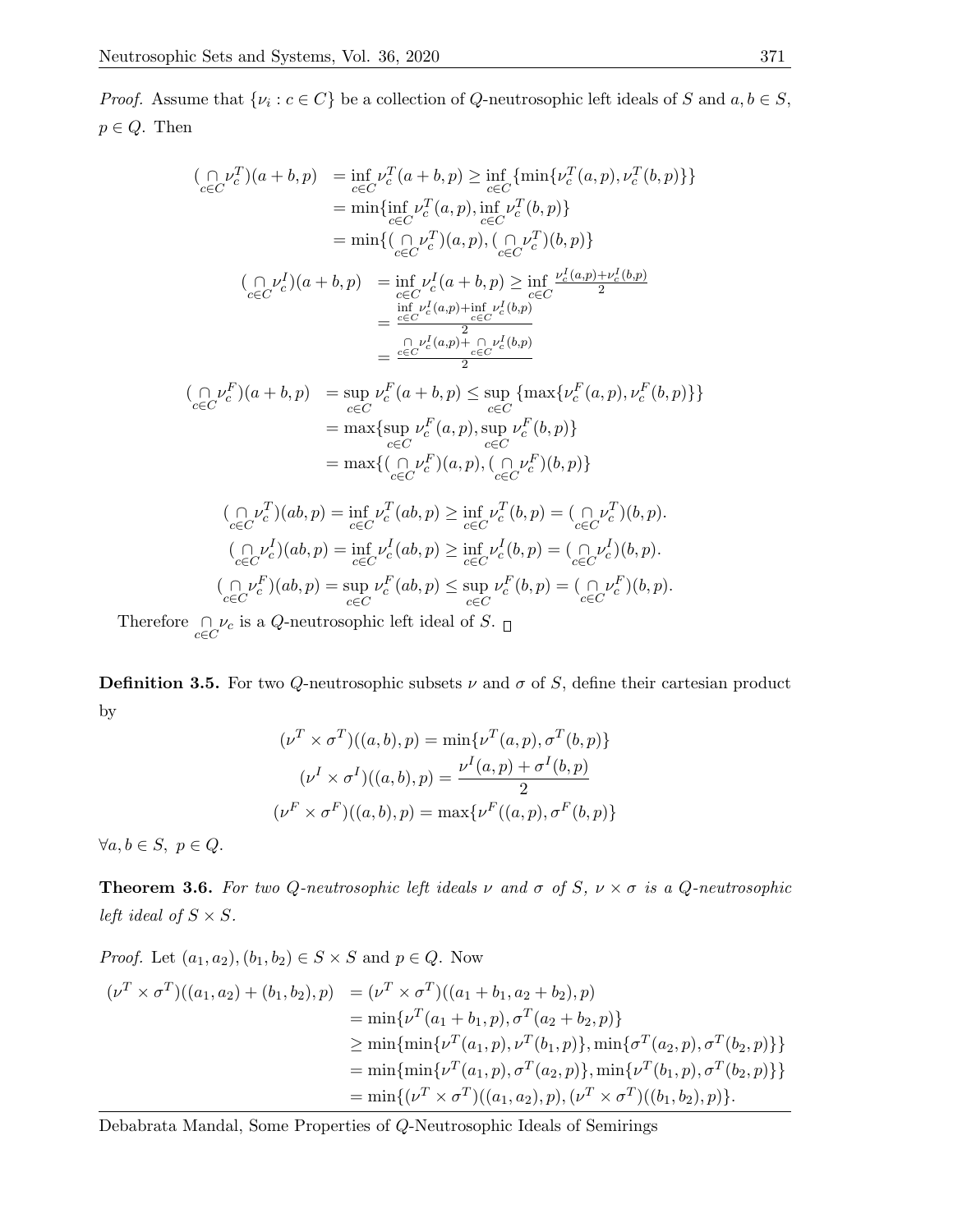$$
(\nu^I \times \sigma^I)((a_1, a_2) + (b_1, b_2), p) = (\nu^I \times \sigma^I)((a_1 + b_1, a_2 + b_2), p)
$$
  
\n
$$
= \frac{\nu^I(a_1 + b_1, p) + \sigma^I(a_2 + b_2, p)}{2}
$$
  
\n
$$
\geq \frac{1}{2} \{ \frac{\nu^I(a_1, p) + \nu^I(b_1, p)}{2} + \frac{\sigma^I(a_2, p) + \sigma^I(b_2, p)}{2} \}
$$
  
\n
$$
= \frac{1}{2} \{ \frac{\nu^I(a_1, p) + \sigma^I(a_2, p)}{2} + \frac{\nu^I(b_1, p) + \sigma^I(b_2, p)}{2} \}
$$
  
\n
$$
= \frac{1}{2} \{ (\nu^I \times \sigma^I)((a_1, a_2), p) + (\nu^I \times \sigma^I)((b_1, b_2), p) \}.
$$

$$
(\nu^F \times \sigma^F)((a_1, a_2) + (b_1, b_2), p) = (\nu^F \times \sigma^F)((a_1 + b_1, a_2 + b_2), p)
$$
  
\n
$$
= \max{\{\nu^F(a_1 + b_1, p), \nu^F(a_2 + b_2, p)\}}
$$
  
\n
$$
\leq \max{\{\max{\{\nu^F(a_1, p), \nu^F(b_1, p)\}, \max{\{\sigma^F(a_2, p), \sigma^F(b_2, p)\}\}}\}}
$$
  
\n
$$
= \max{\{\max{\{\nu^F(a_1, p), \sigma^F(a_2, p)\}, \max{\{\nu^F(b_1, p), \sigma^F(b_2, p)\}}\}}
$$
  
\n
$$
= \max{\{\nu^F \times \sigma^F)((a_1, a_2), p), (\nu^F \times \sigma^F)((b_1, b_2), p)\}}.
$$

$$
(\nu^T \times \sigma^T)((a_1, a_2)(b_1, b_2), p) = (\nu^T \times \sigma^T)((a_1b_1, a_2b_2), p) = \min{\{\nu^T(a_1b_1, p), \sigma^T(a_2b_2, p)\}}
$$
  
\n
$$
\geq \min{\{\nu^T(b_1, p), \sigma^T(b_2, p)\}} = (\nu^T \times \sigma^T)((b_1, b_2), p).
$$

$$
(\nu^I \times \sigma^I)((a_1, a_2)(b_1, b_2), p) = (\nu^I \times \sigma^I)((a_1b_1, a_2b_2), p) = \frac{\nu^I(a_1b_1, p) + \sigma^I(a_2b_2, p)}{2}
$$
  
 
$$
\geq \frac{\nu^I(b_1, p) + \sigma^I(b_2, p)}{2} = (\nu^I \times \sigma^I)((b_1, b_2), p).
$$

$$
(\nu^F \times \sigma^F)((a_1, a_2)(b_1, b_2), p) = (\nu^F \times \sigma^F)((a_1b_1, a_2b_2), p) = \max{\{\nu^F(a_1b_1, p), \sigma^F(a_2b_2, p)\}} \le \max{\{\nu^F(b_1, p), \nu^F(b_2, p)\}} = (\nu^F \times \sigma^F)(b_1, b_2, p).
$$

Therefore  $\nu \times \sigma$  is a Q-neutrosophic left ideal of  $S \times S$ .

**Theorem 3.7.** A Q-neutrosophic set  $\nu$  of S is a Q-neutrosophic left ideal iff  $\nu \times \nu$  is a  $Q$ -neutrosophic left ideal of  $S \times S$ .

*Proof.* If a Q-neutrosophic subset  $\nu$  of S is a Q-neutrosophic left ideal then by Theorem [3.6,](#page-3-0)  $\nu \times \nu$  is a *Q*-neutrosophic left ideal of  $S \times S$ .

Conversely, suppose  $\nu \times \nu$  is a Q-neutrosophic left ideal of  $S \times S$  and  $a_1, a_2, b_1, b_2 \in S$ ,  $p \in Q$ . Then

$$
\min \{\nu^{T}(a_{1}+b_{1},p),\nu^{T}(a_{2}+b_{2},p)\} = (\nu^{T} \times \nu^{T})((a_{1}+b_{1},a_{2}+b_{2}),p)
$$
  
\n
$$
= (\nu^{T} \times \nu^{T})((a_{1},a_{2})+(b_{1},b_{2}),p)
$$
  
\n
$$
\geq \min \{(\nu^{T} \times \nu^{T})((a_{1},a_{2}),p),(\nu^{T} \times \nu^{T})((b_{1},b_{2}),p)\}
$$
  
\n
$$
= \min \{\min \{\nu^{T}(a_{1},p),\nu^{T}(a_{2},p)\},\min \{\nu^{T}(b_{1},p),\nu^{T}(b_{2},p)\}\}.
$$
  
\n
$$
\frac{\nu^{I}(a_{1}+b_{1},p)+\nu^{I}(a_{2}+b_{2},p)}{2} = (\nu^{I} \times \nu^{I})((a_{1}+b_{1},a_{2}+b_{2}),p)
$$
  
\n
$$
= (\nu^{I} \times \nu^{I})((a_{1},a_{2})+(b_{1},b_{2}),p)
$$
  
\n
$$
\geq \frac{(\nu^{I} \times \nu^{I})((a_{1},a_{2}),p)+(\nu^{I} \times \nu^{I})((b_{1},b_{2}),p)}{2}
$$

 $\frac{1}{2} \left[ \frac{\nu^I(a_1, p) + \nu^I(a_2, p)}{2} + \frac{\nu^I(b_1, p) + \nu^I(b_2, p)}{2} \right]$ 

 $\frac{+\nu^-(v_2,p)}{2}$ .

Debabrata Mandal, Some Properties of Q-Neutrosophic Ideals of Semirings

 $=\frac{1}{2}$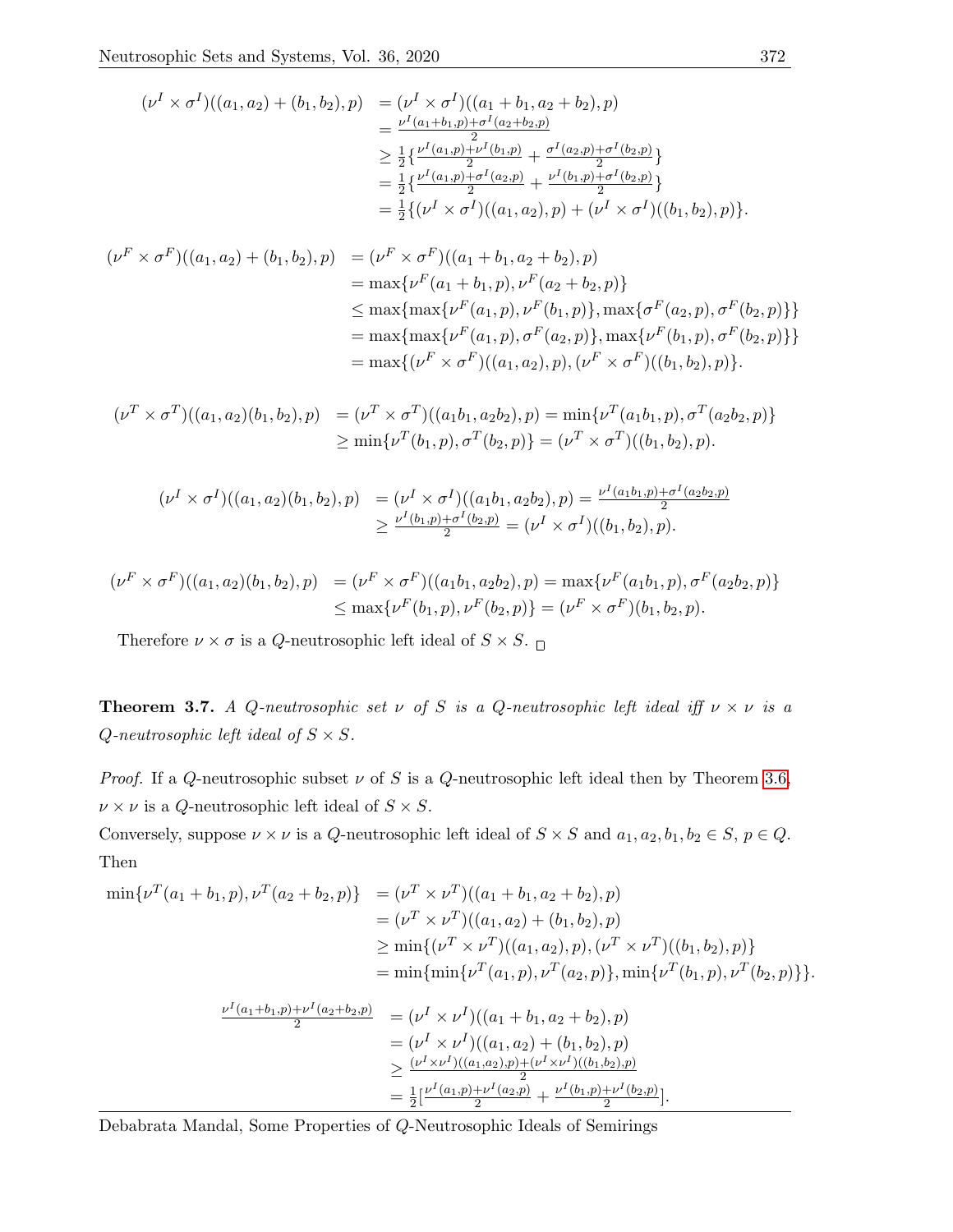$$
\max \{\nu^{F}(a_1 + b_1, p), \nu^{F}(a_2 + b_2, p)\} = (\nu^{F} \times \nu^{F})((a_1 + b_1, a_2 + b_2), p)
$$
  
\n
$$
= (\nu^{F} \times \nu^{F})((a_1, a_2) + (b_1, b_2), p)
$$
  
\n
$$
\leq \max \{ (\nu^{F} \times \nu^{F})((a_1, a_2), p), (\nu^{F} \times \nu^{F})((b_1, b_2), p) \}
$$
  
\n
$$
= \min \{ \max \{ \nu^{F}(a_1, p), \nu^{F}(a_2, p) \}, \max \{ \nu^{F}(b_1, p), \nu^{F}(b_2, p) \} \}.
$$

Now, putting  $a_1 = a, a_2 = 0, b_1 = b$  and  $b_2 = 0$ , in the above inequalities and noting that  $\nu^T(0) \geq \nu^T(x)$ ,  $\nu^I(0) = 0$  and  $\nu^F(0) \leq \nu^F(x)$  for all  $a \in S$  we obtain

$$
\nu^T(a+b,p) \ge \min{\nu^T(a,p), \nu^T(b,p)}
$$
  

$$
\nu^I(a+b,p) \ge \frac{\nu^I(a,p)+\nu^I(b,p)}{2}
$$
  

$$
\nu^F(a+b,p) \le \max{\nu^F(a,p), \nu^F(b,p)}.
$$

Next, we have

$$
\min \{\nu^T(a_1b_1), \nu^T(a_2b_2)\} = (\nu^T \times \nu^T)(a_1b_1, a_2b_2) = (\nu^T \times \nu^T)((a_1, a_2)(b_1, b_2))
$$
  
\n
$$
\geq (\nu^T \times \nu^T)(b_1, b_2) = \min \{\nu^T(b_1), \nu^T(b_2)\}.
$$

$$
\frac{\nu^I(a_1b_1,q)+\nu^I(a_2b_2,q)}{2} = (\nu^I \times \nu^I)((a_1,a_2)(b_1,b_2),q)
$$
  
\n
$$
\geq (\nu^I \times \nu^I)((b_1,b_2),q)
$$
  
\n
$$
= \frac{\nu^I(b_1,q)+\nu^I(b_2,q)}{2}.
$$

 $\max\{\nu^F(a_1b_1,q),\nu^F(a_2b_2,q)\}$  =  $(\nu^F \times \nu^F)((a_1b_1,a_2b_2),q) = (\nu^F \times \nu^F)((a_1,a_2)(b_1,b_2),q)$  $\leq (\nu^F \times \nu^F)((b_1, b_2), q) = \max{\{\nu^F(b_1, q), \nu^F(b_2, q)\}}.$ 

Taking  $a_1 = a, b_1 = b$  and  $b_2 = 0$ , we obtain

$$
\nu^T(ab, p) \ge \nu^T(b, p)
$$
  

$$
\nu^I(ab, p) \ge \nu^I(b, p)
$$
  

$$
\nu^F(ab, p) \le \nu^F(b, p).
$$

Hence  $\nu$  becomes a *Q*-neutrosophic left ideal of *S*.  $\Box$ 

**Definition 3.8.** For two Q-neutrosophic sets  $\nu$  and  $\sigma$  of a semiring S, define their composition by

$$
\nu^T o \sigma^T(a, p) = \sup_m \{ \min_c \{ \nu^T(a_c, p), \sigma^T(b_c, p) \} \}
$$
  
\n
$$
a = \sum_{c=1}^m a_c b_c
$$
  
\n
$$
= 0, \text{ otherwise}
$$
  
\n
$$
\nu^I o \sigma^I(a, p) = \sup_m \sum_{c=1}^m \frac{\nu^I(a_c, p) + \sigma^I(b_c, p)}{2m}
$$
  
\n
$$
= \sum_{c=1}^m a_c b_c
$$
  
\n
$$
= 0, \text{ otherwise}
$$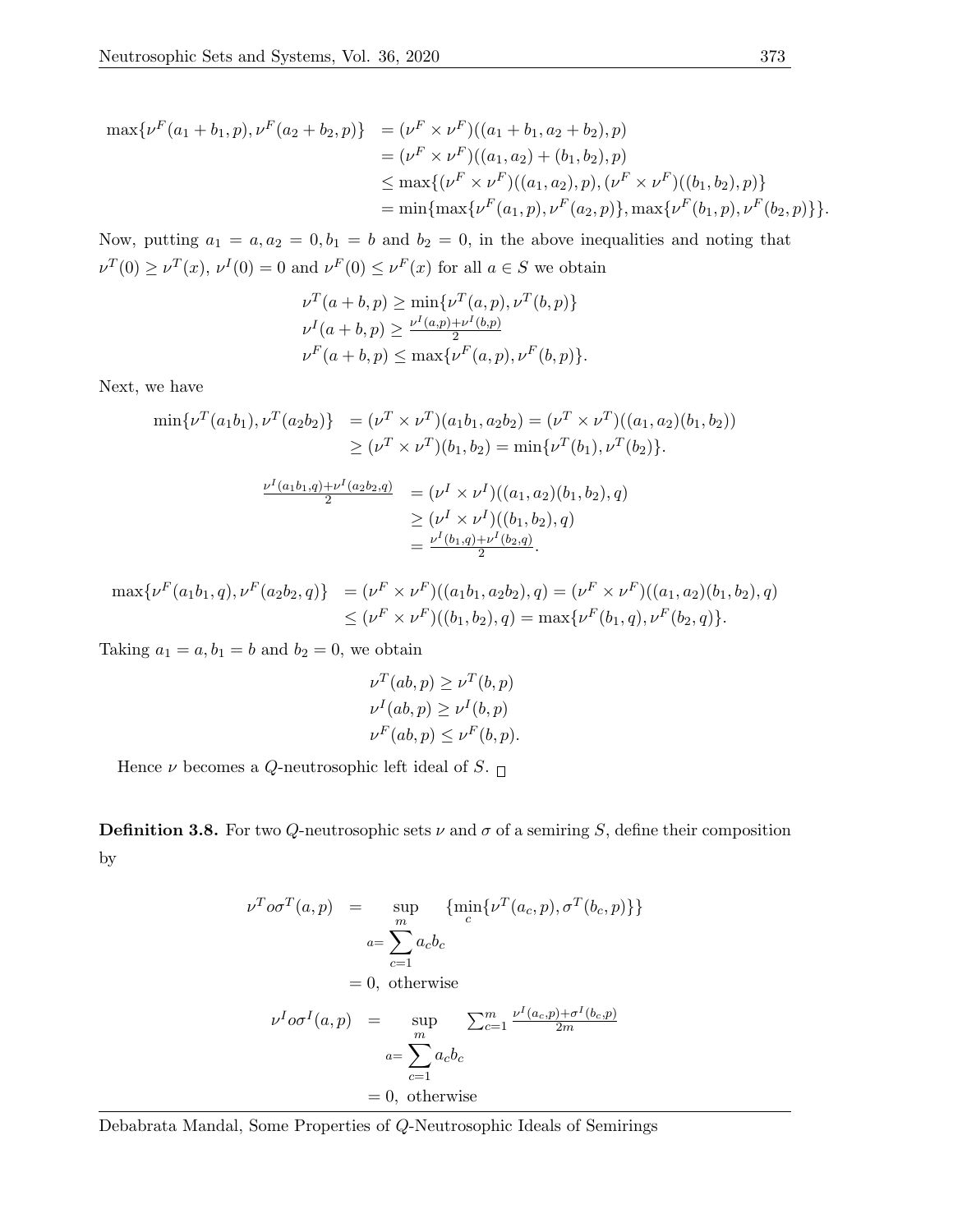$$
\nu^F \circ \sigma^F(a, p) = \inf_{\substack{m \\ a = \sum_{c=1}^m a_c b_c}} \{ \max_c \{ \nu^F(a_c, p), \sigma^F(b_c, p) \} \}
$$

$$
= 0, \text{otherwise}
$$

where  $p \in Q, \, a, a_c, b_c \in S$  ,  $m \in N\mbox{-}$  the set of natural number.

**Theorem 3.9.** For two Q-neutrosophic left ideals  $\nu$  and  $\sigma$  of S,  $\nu$  of also forms a Qneutrosophic left ideal of S.

*Proof.* Consider two Q-neutrosophic left ideals  $\nu$ ,  $\sigma$  of S with  $a, b \in S$ ,  $p \in Q$ . If  $(a + b, p)$  has the expression  $(\sum_{i=1}^m a_c b_c, p)$ , where  $a_c, b_c \in S$  and  $p \in Q$ , then the proof is immediate from the definition. So, assume that  $a + b$  can be expressed in the said form. Then

$$
(\nu^T o \sigma^T)(a + b, p)
$$
  
= 
$$
\sup_{m} {\min_{c} {\nu^T(a_c, p), \sigma^T(b_c, p)} }
$$
  

$$
a+b = \sum_{c=1}^{m} a_c b_c
$$
  

$$
\geq \sup \{ \min_{c} {\nu^T(c_c, p), \sigma^T(d_c, p), \nu^T(e_c, p), \sigma^T(f_c, p) } \}
$$
  

$$
a = \sum_{c=1}^{m} c_c d_c, b = \sum_{c=1}^{m} e_c f_c
$$
  
= 
$$
\min \{ \sup_{c} {\min_{c} {\nu^T(c_c, p), \sigma^T(d_c, p)} }, \sup_{c} {\min_{c} {\nu^T(e_c, p), \sigma^T(f_c, p)} } \}
$$
  

$$
a = \sum_{c=1}^{m} c_c d_c \qquad b = \sum_{c=1}^{m} e_c f_c
$$
  
= 
$$
\min \{ (\nu^T o \sigma^T)(a, p), (\nu^T o \sigma^T)(b, p) \}
$$

$$
(\nu^{I}o\sigma^{I})(a+b,p)
$$
  
=  $\sup_{m}$   $\sum_{c=1}^{m} \frac{\nu^{I}(a_{c},p)+\sigma^{I}(b_{c},p)}{2m}$   
=  $\sup_{a+b=\sum_{c=1}^{m} a_{c}b_{c}$   
 $\ge$   $\sup_{a=\sum_{c=1}^{m} c_{c}d_{c}, b=\sum_{c=1}^{m} e_{c}f_{c}$   
 $\ge \frac{1}{2}$ [  $\sup_{m}$   $\sum_{c=1}^{m} \frac{\nu^{I}(c_{c},p)+\sigma^{I}(d_{c},p)+\nu^{I}(e_{c},p)+\sigma^{I}(f_{c},p)}{2m}$   
 $a=\sum_{c=1}^{m} c_{c}d_{c}$   $\ge \frac{1}{2}$ [  $\sup_{m}$   $\sum_{c=1}^{m} \frac{\nu^{I}(c_{c},p)+\sigma^{I}(d_{c},p)}{2m}, \sup_{m}$   $\sum_{c=1}^{m} \frac{\nu^{I}(e_{c},p)+\sigma^{I}(f_{c},p)}{2m}]$   
 $= \sum_{c=1}^{m} c_{c}d_{c}$   $b=\sum_{c=1}^{m} e_{c}f_{c}$   
=  $\frac{(\nu^{I}o\sigma^{I})(a,p)+(\nu^{I}o\sigma^{I})(b,p)}{2}$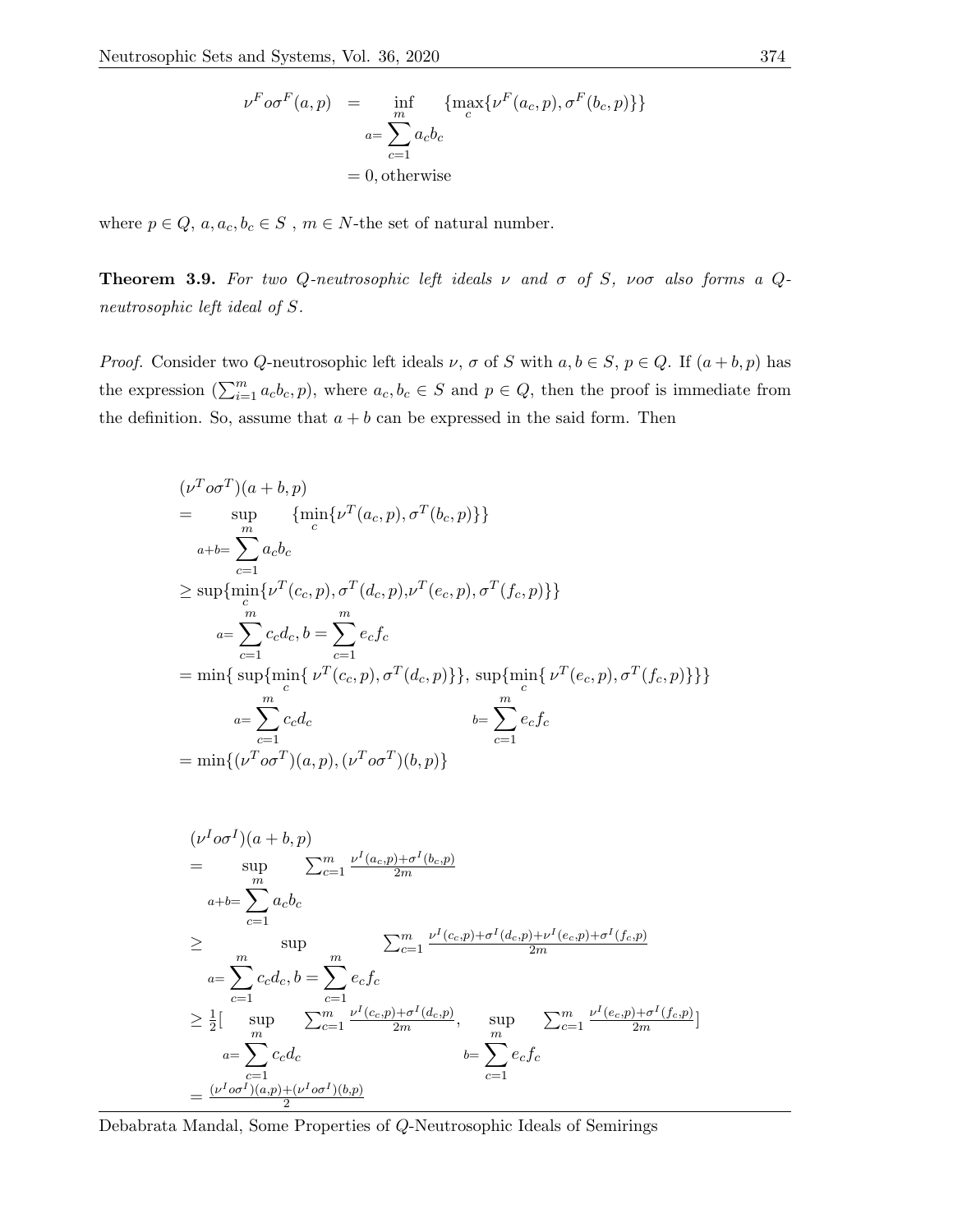$$
(\nu^F \sigma F)(a+b,p)
$$
\n
$$
= \inf_{\substack{m \text{odd } c}} {\max_{c \in C} {\{\nu^F(a_c, p), \sigma^F(b_c, p)\}}}
$$
\n
$$
\leq \inf_{a+b=\sum_{c=1}^{m} a_c b_c
$$
\n
$$
\leq \inf_{a-\sum_{c=1}^{m} c_c d_c, b=\sum_{c=1}^{m} e_c f_c
$$
\n
$$
= \max\{ \inf \{\max_{c} {\{\nu^F(c_c, p), \sigma^F(d_c p)\}} \}, \inf \{\max_{c} {\{\nu^F(e_c, p), \sigma^F(f_c, p)\}} \} \}
$$
\n
$$
= \max\{ \inf_{c=1} {\max_{c} {\{\nu^F \sigma^F(a,p), \sigma^F(a,p)\}} \}, \inf \{\max_{c} {\{\nu^F(e_c, p), \sigma^F(f_c, p)\}} \} \}
$$
\n
$$
= \max\{ (\nu^F \sigma \sigma^F)(a, p), (\nu^F \sigma \sigma^F)(b, p) \}
$$
\n
$$
= \sum_{c=1}^{m} a_c b_c
$$
\n
$$
\geq \sup_{\substack{m \text{odd } c}} {\min_{c} {\{\nu^T(a_c, p), \sigma^T(b_c, p)\}} \}
$$
\n
$$
= \sum_{c=1}^{m} a_c f_c
$$
\n
$$
\geq \sup_{c=1} {\min_{c} {\{\nu^T(a_c, p), \sigma^T(f_c, p)\}} \}
$$
\n
$$
= \sum_{c=1}^{m} a_c f_c
$$
\n
$$
= \sum_{c=1}^{m} e_c f_c
$$
\n
$$
= \sum_{c=1}^{m} e_c f_c
$$
\n
$$
= \sum_{c=1}^{m} a_c f_c
$$
\n
$$
= \sum_{c=1}^{m} a_c f_c
$$
\n
$$
= \sum_{c=1}^{m} a_c f_c
$$
\n
$$
= \sum_{c=1}^{m} a_c f_c
$$
\n
$$
= \sum_{c=1}^{m} a_c f_c
$$
\n
$$
= \sum_{c=1}^{m} a_c f_c
$$
\n
$$
= \sum_{c=1}^{m} a_c f_c
$$
\n
$$
= \sum_{c=1}
$$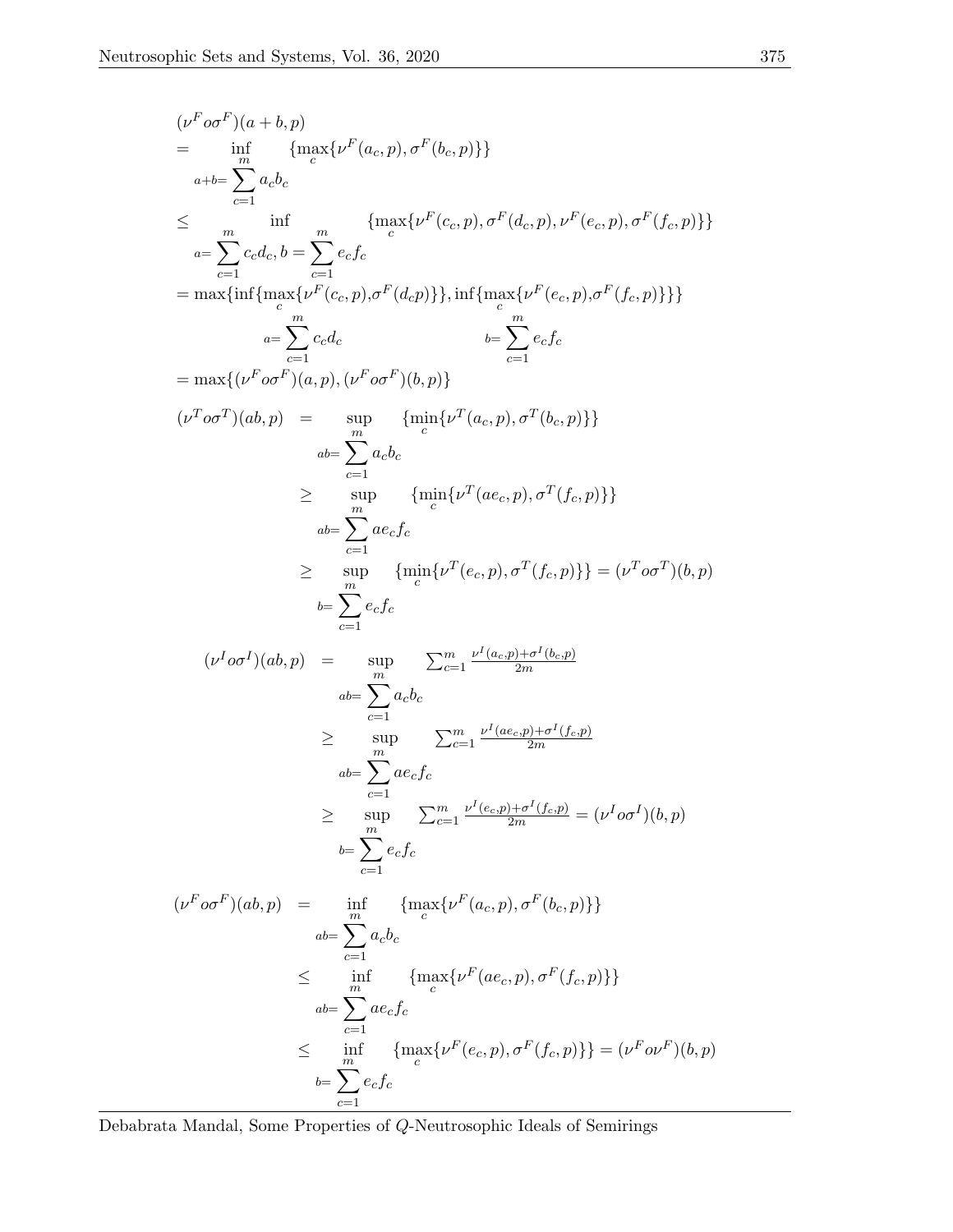Therefore  $\nu$ o $\sigma$  is a Q-neutrosophic left ideal of S.  $\Box$ 

Conclusion: In this paper, we have defined Q-neutrosophic ideals of a semiring and studied some its elementary properties. Here also we obtain its characterizations by label subset criteria, cartesian product and composition of two Q-neutrosophic ideals. Our next aim to extend the idea in case of Q-neutrosophic bi-ideals, Q-neutrosophic quasi-ideals and investigate some properties of regular semirings.

Acknowledgement: The author is thankful to the referees for their valuable comments to improve the paper.

#### References

- <span id="page-8-1"></span>1. Abdel-Basset, M.; Mohamed, R.; Elhoseny, M.; Chang, V. Evaluation framework for smart disaster response systems in uncertainty environment. Mechanical Systems and Signal Processing, 2020, 145, 106941.
- 2. Abdel-Basset, M.; Ali, M.; Atef, A. Uncertainty assessments of linear time-cost tradeoffs using neutrosophic set. Computers and Industrial Engineering, 2020, 141, 106286.
- 3. Abdel-Basset, M.; Ali, M.; Atef, A. Resource levelling problem in construction projects under neutrosophic environment. The Journal of Supercomputing,2020, Vol 76, No. 2, pp. 964 - 988.
- 4. Abdel-Basset, M.; Gamal, A.; Son, L. H.; Smarandache, F. A Bipolar Neutrosophic Multi Criteria Decision Making Framework for Professional Selection. Applied Sciences, 2020, Vol 10, No. 4, 1202.
- <span id="page-8-2"></span>5. Abdel-Basset, M.; Mohamed, R.; Zaied, A. E. N. H.; Gamal, A.; Smarandache, F. Solving the supply chain problem using the best-worst method based on a novel Plithogenic model, In Optimization Theory Based on Neutrosophic and Plithogenic Sets, Academic Press, 2020, pp. 1-19.
- <span id="page-8-5"></span>6. Akram,M.; Sathakathulla, A. A. On Q-fuzzy prime bi-Γ-ideals of Γ-semigroups, International Journal of Algebra and Statistics, 2012, Vol. 1, No. 2, pp. 123-129.
- <span id="page-8-0"></span>7. Atanassov,K. Intuitionistic fuzzy sets, Fuzzy Sets and Systems, 1986, 20, pp. 87 - 96.
- <span id="page-8-12"></span>8. Golan, J. S. Semirings and their applications, Kluwer Academic Publishers, Dodrecht, 1999.
- <span id="page-8-3"></span>9. Intriago, D. A. V.; Gmez, L. .;Ruiz, D. P., Evaluation of actions to implement quality management and institutional projectsin UNIANDES-Quevedo Universitya neutrosophic approach, Neutrosophic Sets and Systems, 2020, Vol. 34, pp. 126-134.
- <span id="page-8-11"></span>10. Kehayopulu, N.; Tsingelis,M. Fuzzy ideal in ordered semigroups, Quasigroups and Related Systems, 2007, 15, pp. 279-289.
- <span id="page-8-6"></span>11. Lekkoksung,S. On Q-fuzzy bi-Γ-ideals in Γ-semigroups, Int. Journal of Math. Analysis, 2012, Vol. 6, No. 8, pp. 365-370.
- <span id="page-8-7"></span>12. Lekkoksung, S. On Q-fuzzy ideals in ordered semigroups, International Journal of Pure and Applied Mathematics, 2014, Vol. 92, No. 3, 369-379.
- <span id="page-8-4"></span>13. Majumder, S.K. On Q-fuzzy ideals in Γ-semigroups, World Academy of Science, Engineering of Technology, 2011, 60, pp. 1443-1447.
- <span id="page-8-8"></span>14. Mandal, D. Q-fuzzy ideal of ordered Γ-semiring, Journal of New Theory, 2015, 3, pp. 89 - 97.
- <span id="page-8-9"></span>15. Qamar, M. A.; Ahmad, A. G.; Hassan, N., On Q-Neutrosophic Soft Fields, Neutrosophic Sets and Systems,2020, Vol. 32, 2020, pp. 80-93.
- <span id="page-8-10"></span>16. Qamar, M. A.; Hassan, N., Characterizations of Group Theory under Q-Neutrosophic Soft Environment, Neutrosophic Sets and Systems, 2019, Vol. 27, 2019, pp. 114-130.
- 17. Rosenfeld, A. Fuzzy groups, J. Math. Anal. Appl., 1971, 35, pp. 512-517.